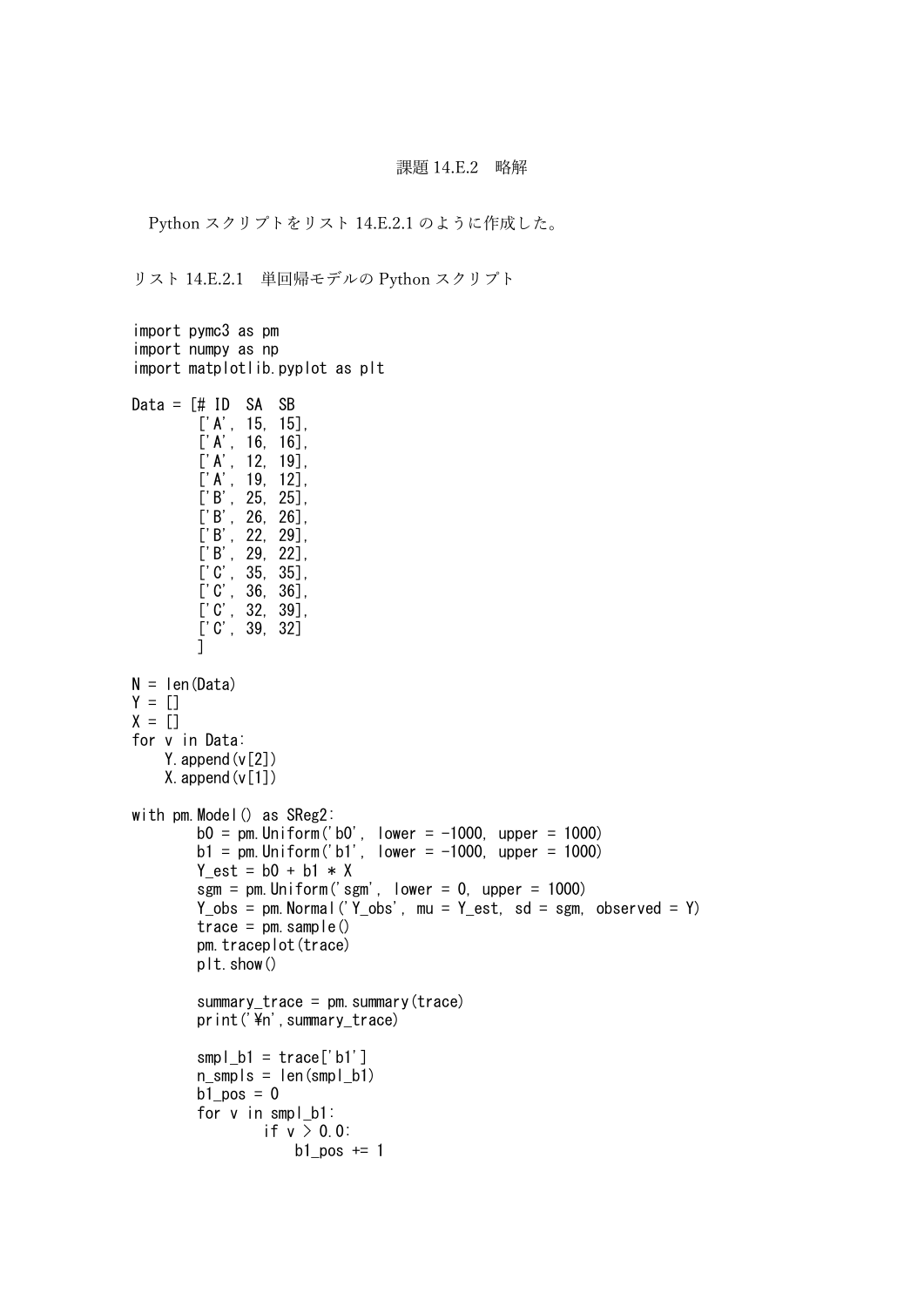```
plt.hist(smpl_b1)
plt.xlabel('b1')
plt.title('Prop(b1 > 0) = \{0: 3f\}'.format(b1 pos/n smpls))
plt.show()
smpl b0 = \text{trace}['b0']Yregs = []for j in range(N):
        Yregs.append([])
for sb0, sb1 in zip(smpl_b0, smpl_b1):
        for j in range(N):
                 Yres[i]. append(sb0 + sb1 * X[i])
meanYreg = [0] * N
for i in range(N):
        meanYreg[i] = np. median(Yregs[i])
plt.plot(meanYreg, Y, 'bo')
minX = np. amin(meanYreg)
maxX = np. amax (mean Yreg)
plt.plot([\text{minX}, \text{maxX}], [\text{minX}, \text{maxX}], 'b--', label = 'y = x')
plt. legend(loc = 2)
plt.xlabel('Yreg')
plt.ylabel('Y')
plt.show()
```


リスト 14.E.2.1 のスクリプトを実行すると、図 14.E.2.1 のフォームが表示される。

図 14.E.2.1 リスト 14.E.2.1 の実行時に表示されるグラフ

図 14.E.2.1 のフォームを閉じると図 14.E.2.2 のフォームが表示される。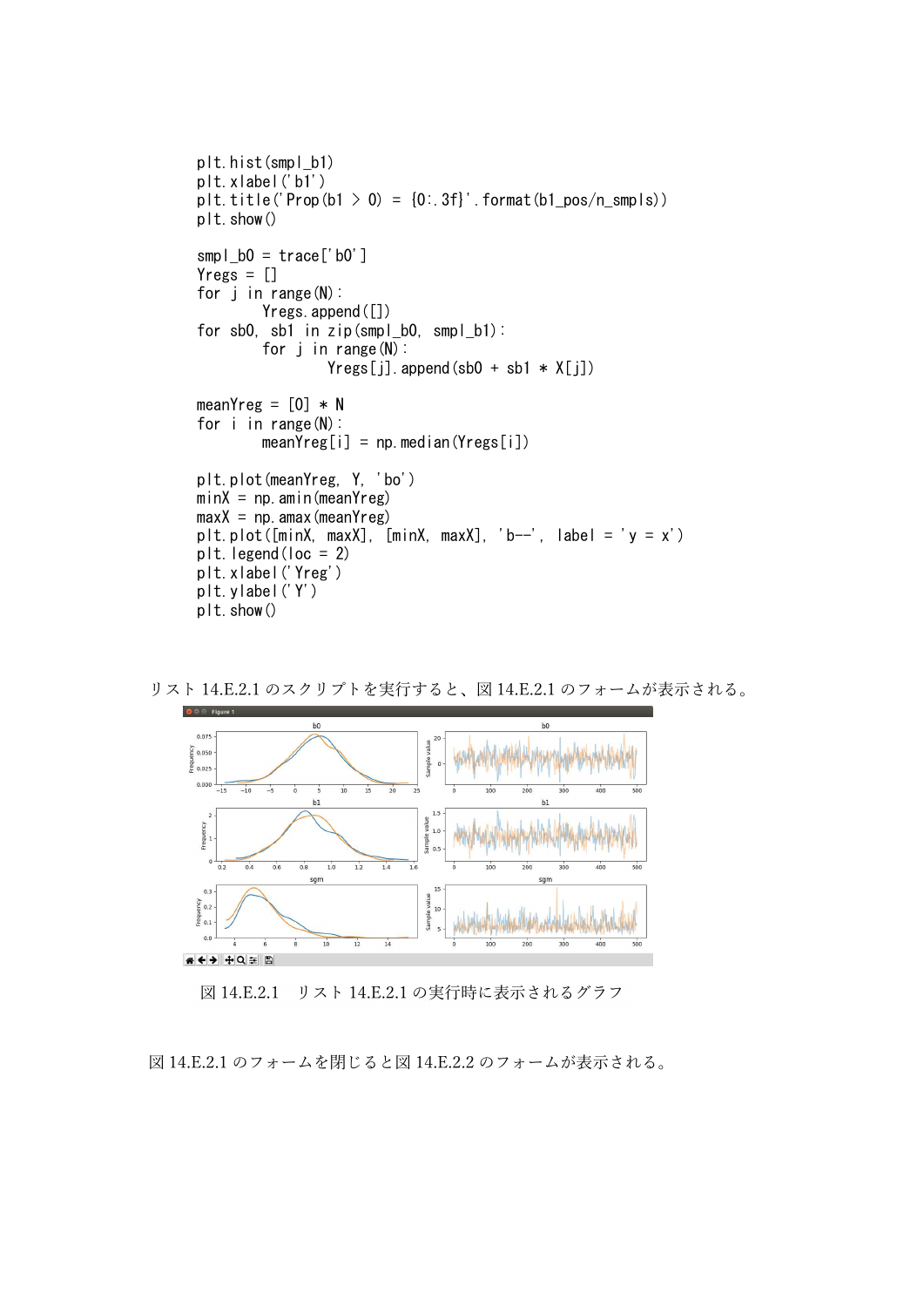

グラフ上部に「Prop(b1 > 0) = 1.000」とあるが、これは単回帰モデルにおける 1 次関数 の傾き b1 の事後分布からのサンプリングにおいて、その値が正であったものの比率を示す ものである。傾き b1 の値が正であった比率が 1.000 であるので、有意に傾きが正であると 言える。

図 14.E.2.2 のフォームを閉じると、図 14.E.2.3 のフォームが表示される。